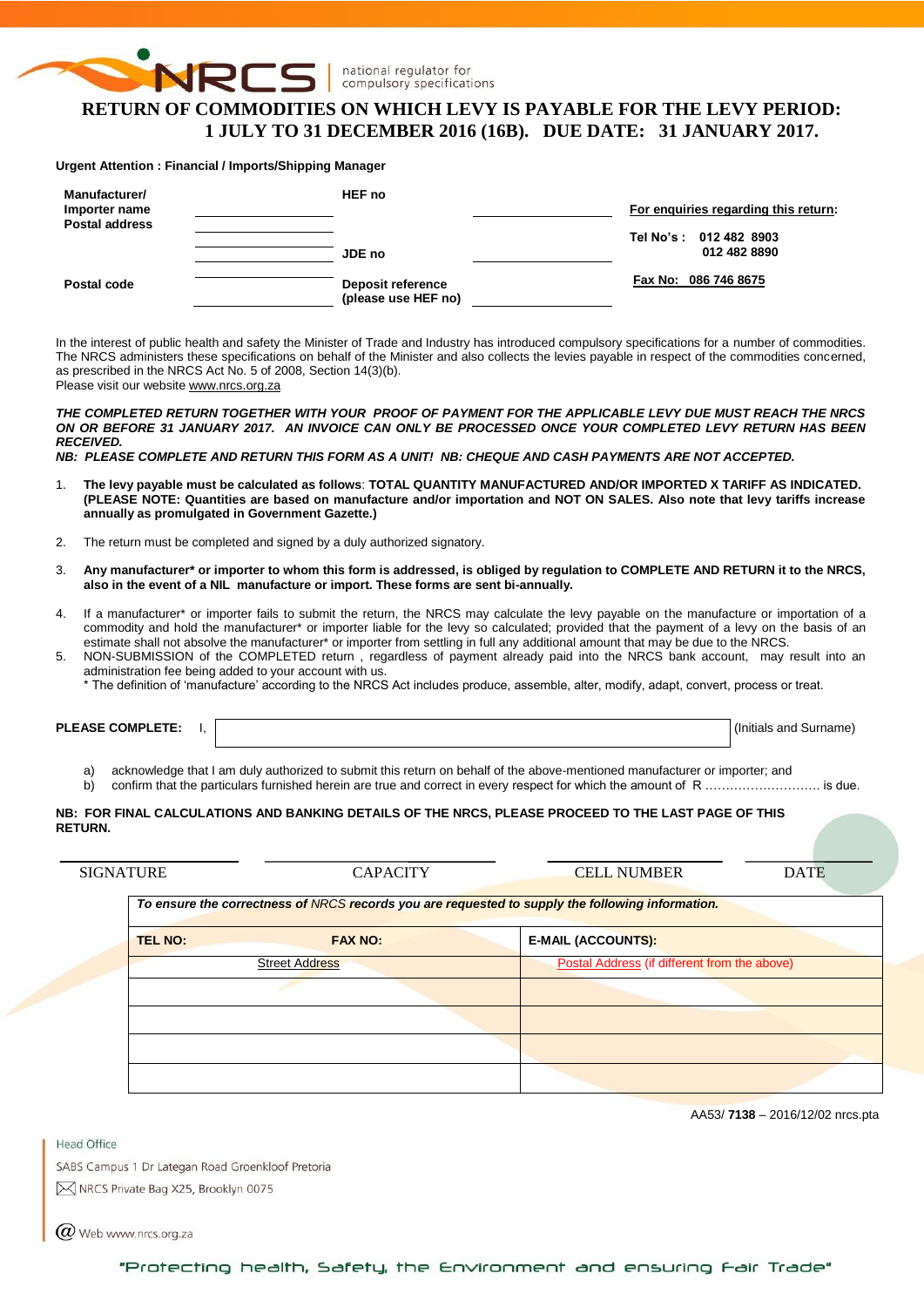# **FOODSTUFFS** Page 2 of 5

# **PLEASE NOTE: TOTAL QUANTITY TO BE ROUNDED OFF TO THE NEXT FULL UNIT**

| Code | Description of commodity                                                                         |           | Quantity<br>Manufactured<br>July to Sep | Quantity<br>Imported<br>July to Sep | Quantity<br>Manufactured<br>Oct to Dec | Quantity<br>Imported<br>Oct to Dec | <b>Total</b> | Unit                  | <b>Tariff</b>          | Levy payable |  |
|------|--------------------------------------------------------------------------------------------------|-----------|-----------------------------------------|-------------------------------------|----------------------------------------|------------------------------------|--------------|-----------------------|------------------------|--------------|--|
| 5710 | Canned crustaceans - Imports                                                                     | (VC 8014) |                                         |                                     |                                        |                                    |              | 1000 kg               | R724,00                |              |  |
| 5711 | Canned fish and canned fish products (other than<br>fish paste) - Imports                        | (VC 8014) |                                         |                                     |                                        |                                    |              | 1000 kg               | <b>Sliding scale D</b> |              |  |
| 5712 | Canned fish and canned fish products (other than<br>$fish$ paste) – RSA products                 | (VC 8014) |                                         |                                     |                                        |                                    |              | 1 000 kg              | <b>Sliding scale D</b> |              |  |
| 5714 | Canned marine molluscs (other than abalone)<br>$-$ Imports                                       | (VC 8014) |                                         |                                     |                                        |                                    |              | 1000 kg               | R657.00                |              |  |
| 5715 | Canned marine molluscs (other than abalone)<br>- RSA products                                    | (VC 8014) |                                         |                                     |                                        |                                    |              | 1 000 kg              | R657.00                |              |  |
| 5716 | Canned meat and canned meat products - Imports                                                   | (VC 8019) |                                         |                                     |                                        |                                    |              | 1 000 kg              | <b>Sliding scale A</b> |              |  |
| 5717 | Canned meat and canned meat products<br>- RSA products                                           | (VC8019)  |                                         |                                     |                                        |                                    |              | $1\ 000\ \mathrm{kg}$ | <b>Sliding scale A</b> |              |  |
| 5719 | $Fish$ paste $-$ Imports                                                                         | (VC 8014) |                                         |                                     |                                        |                                    |              | 1000 kg               | R155.00                |              |  |
| 5720 | Fish paste - RSA products                                                                        | (VC 8014) |                                         |                                     |                                        |                                    |              | 1 000 kg              | R155.00                |              |  |
| 5721 | Frozen fish and frozen fish products - Imports                                                   | (VC 8017) |                                         |                                     |                                        |                                    |              | 1 000 kg              | <b>Sliding scale B</b> |              |  |
| 5722 | Frozen fish and frozen fish products - RSA products (VC 8017)                                    |           |                                         |                                     |                                        |                                    |              | 1 000 kg              | <b>Sliding scale B</b> |              |  |
| 5725 | Frozen unpackaged (loose) fish and ungutted,<br>boxed fish - RSA products & Imports              | (VC 8017) |                                         |                                     |                                        |                                    |              | 1 000 kg              | Sliding scale C        |              |  |
| 5727 | Frozen marine molluscs and frozen marine mollusc<br>products (other than mussels) - Imports      | (VC 8017) |                                         |                                     |                                        |                                    |              | 1000 kg               | R671.00                |              |  |
| 5728 | Frozen marine molluscs and frozen marine mollusc<br>products (other than mussels) - RSA products | (VC 8017) |                                         |                                     |                                        |                                    |              | 1 000 kg              | R671.00                |              |  |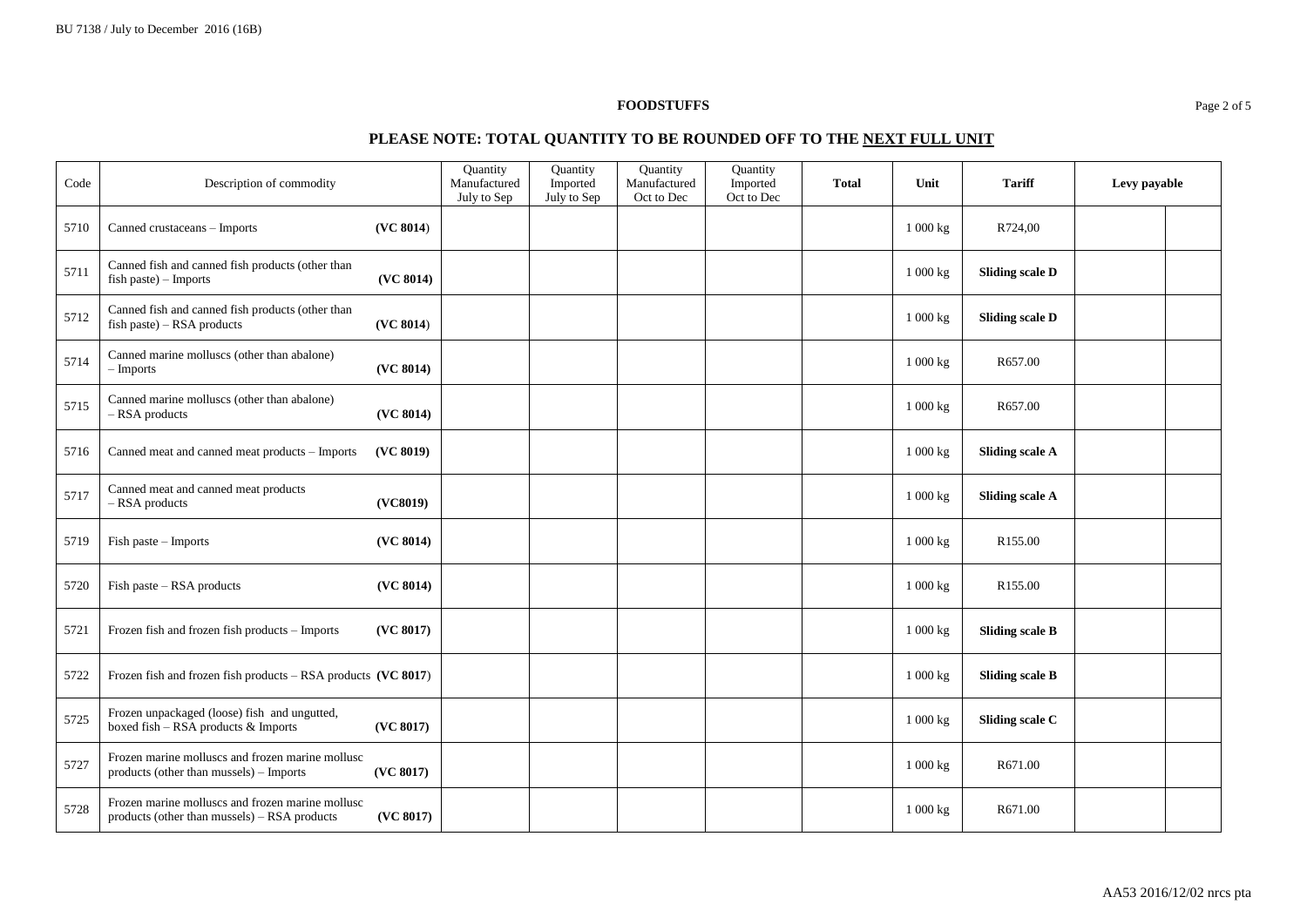| Code | Description of commodity                                         |                               | Quantity<br>Manufactured<br>July to Sep | Quantity<br>Imported<br>July to Sep | Quantity<br>Manufactured<br>Oct to Dec | Quantity<br>Imported<br>Oct to Dec | <b>Total</b> | Unit                | <b>Tariff</b>          | Levy payable |  |
|------|------------------------------------------------------------------|-------------------------------|-----------------------------------------|-------------------------------------|----------------------------------------|------------------------------------|--------------|---------------------|------------------------|--------------|--|
| 5730 | Frozen rock lobster tails, leg and breast meat<br>-RSA products  | (VC 8020)                     |                                         |                                     |                                        |                                    |              | 10 kg               | <b>Sliding scale G</b> |              |  |
| 5748 | Frozen rock lobster tails, leg and breast meat -<br>Imports      | (VC8020)                      |                                         |                                     |                                        |                                    |              | 10 kg               | <b>Sliding scale G</b> |              |  |
| 5734 | Frozen whole rock lobster, cooked and uncooked - RSA<br>products | $(\mathbf{VC}~\mathbf{8020})$ |                                         |                                     |                                        |                                    |              | $30 \text{ kg}$     | <b>Sliding scale G</b> |              |  |
| 5749 | Frozen whole rock lobster, cooked and uncooked -<br>Imports      | (VC 8020)                     |                                         |                                     |                                        |                                    |              | 30 kg               | <b>Sliding scale G</b> |              |  |
| 5736 | Smoked snoek - RSA products                                      | (VC 8021)                     |                                         |                                     |                                        |                                    |              | 1 000 kg            | R222.00                |              |  |
| 5739 | Frozen shrimps, prawns and langoustines - Imports (VC 8031)      |                               |                                         |                                     |                                        |                                    |              | 1 000 kg            | Sliding scale E        |              |  |
| 5740 | Frozen shrimps, prawns and langoustines -<br>RSA products        | (VC 8031)                     |                                         |                                     |                                        |                                    |              | 1 000 kg            | <b>Sliding scale E</b> |              |  |
| 5741 | Frozen crabs - Imports                                           | (VC 8031)                     |                                         |                                     |                                        |                                    |              | 1 000 kg            | R148.00                |              |  |
| 5742 | Frozen crabs - RSA products                                      | (VC8031)                      |                                         |                                     |                                        |                                    |              | 1 000 kg            | R148.00                |              |  |
| 5743 | Frozen cephalopods - RSA products                                | (VC 8017)                     |                                         |                                     |                                        |                                    |              | 1 000 kg            | <b>Sliding scale F</b> |              |  |
| 5744 | Frozen cephalopods - Imports                                     | (VC 8017)                     |                                         |                                     |                                        |                                    |              | 1 000 kg            | <b>Sliding scale F</b> |              |  |
| 5745 | Frozen mussels - Imports                                         | (VC 8017)                     |                                         |                                     |                                        |                                    |              | $1000\,\mathrm{kg}$ | <b>Sliding scale H</b> |              |  |
| 5746 | Frozen mussels - RSA products                                    | (VC 8017)                     |                                         |                                     |                                        |                                    |              | 1 000 kg            | <b>Sliding scale H</b> |              |  |
| 5751 | Canned abalone - Imports                                         | (VC 8014)                     |                                         |                                     |                                        |                                    |              | 1 000 kg            | R897.00                |              |  |
| 5752 | Canned abalone - RSA products                                    | (VC 8014)                     |                                         |                                     |                                        |                                    |              | 1 000 kg            | R897.00                |              |  |
| 5753 | Live Aquacultured Abalone                                        | (VC 9001)                     |                                         |                                     |                                        |                                    |              | 1000kg              | R433.00                |              |  |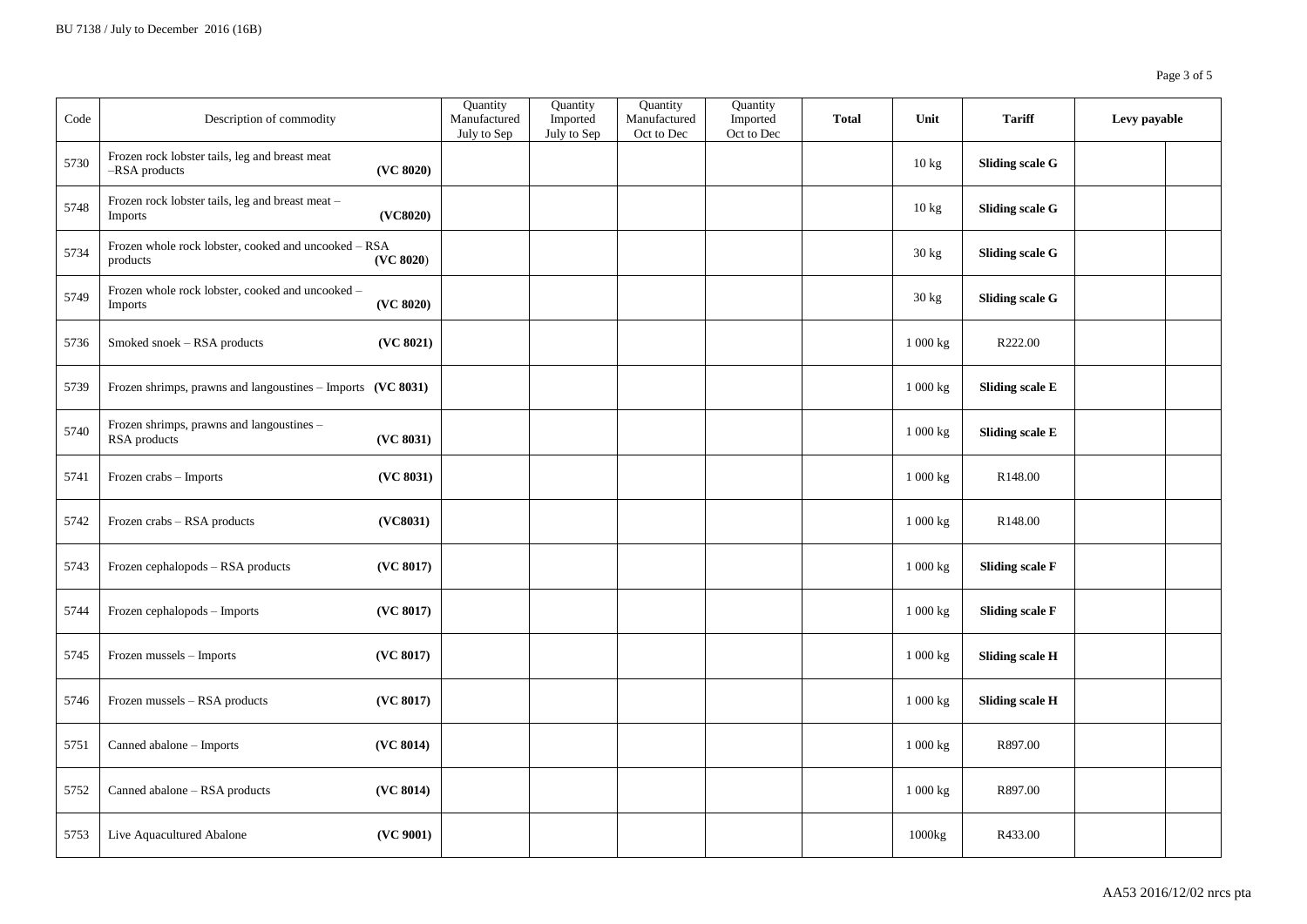Page 4 of 5

# **SLIDING SCALES – A TO H TARIFFS PER UNIT PLEASE NOTE: TOTAL QUANTITY TO BE ROUNDED OFF TO THE NEXT FULL UNIT.**

|                                              | English form you all to be not able off to the next following |
|----------------------------------------------|---------------------------------------------------------------|
| <b>SLIDING SCALE A</b>                       | <b>SLIDING SCALE B</b>                                        |
|                                              |                                                               |
| R766,00 per unit for 1st ten $(10)$ units;   | R694,00 per unit for 1st ten $(10)$ units;                    |
| R222,00 per unit for 11th to 60th unit;      | R158,00 per unit for 11th to 60th unit;                       |
| R196,00 per unit for 61st to 1 000th unit;   | R 39,30 per unit for 61st to 560th unit;                      |
| R 94,00 per unit for each subsequent unit.   | R 24,40 per unit for 561st to 2 560th unit;                   |
|                                              | R 17,00 per unit for each subsequent unit.                    |
|                                              |                                                               |
| 1 Unit = $1000 \text{ kg}$                   | 1 Unit = $1000 kg$                                            |
|                                              |                                                               |
| <b>SLIDING SCALE C</b>                       | <b>SLIDING SCALE D</b>                                        |
|                                              |                                                               |
| $R414,00$ per unit for 1st ten $(10)$ units; | $R750,00$ per unit for 1st ten $(10)$ units;                  |
| R 94,00 per unit for 11th to 60th unit;      | R313,00 per unit for 11th to 60th unit;                       |
| R 22,30 per unit for 61st to 560th unit;     | R 85,00 per unit for 61st to 560th unit;                      |
| R 14,85 per unit for 561st to 2 560th unit;  | R 56,20 per unit for each subsequent unit.                    |
| R 10,15 per unit for each subsequent unit.   |                                                               |
|                                              |                                                               |
| 1 Unit = $1000 \text{ kg}$                   | 1 Unit = $1000 kg$                                            |
| <b>SLIDING SCALE E</b>                       | <b>SLIDING SCALE F</b>                                        |
|                                              |                                                               |
| R1 055,00 per unit for 1st two $(2)$ units;  | R700,00 per unit for 1st ten (10) units;                      |
| R942,00 per unit for 3rd to 12th unit;       | R135,00 per unit for each subsequent unit.                    |
| R264,00 per unit for each subsequent unit.   |                                                               |
|                                              | 1 Unit = $1\ 000\ kg$                                         |
| 1 Unit = $1000 kg$                           |                                                               |
| <b>SLIDING SCALE G</b>                       | <b>SLIDING SCALE H</b>                                        |
|                                              |                                                               |
| R308,00 per unit for 1st ten (10) units;     | R631,00 per unit for 1st twenty (20) units;                   |
| R 13,50 per unit for each subsequent unit.   | R246,00 per unit for each subsequent unit.                    |
|                                              |                                                               |
|                                              |                                                               |
| 1 Unit = $10$ kg or $30$ kg                  | 1 Unit = $1000 \text{ kg}$                                    |
|                                              |                                                               |
|                                              |                                                               |